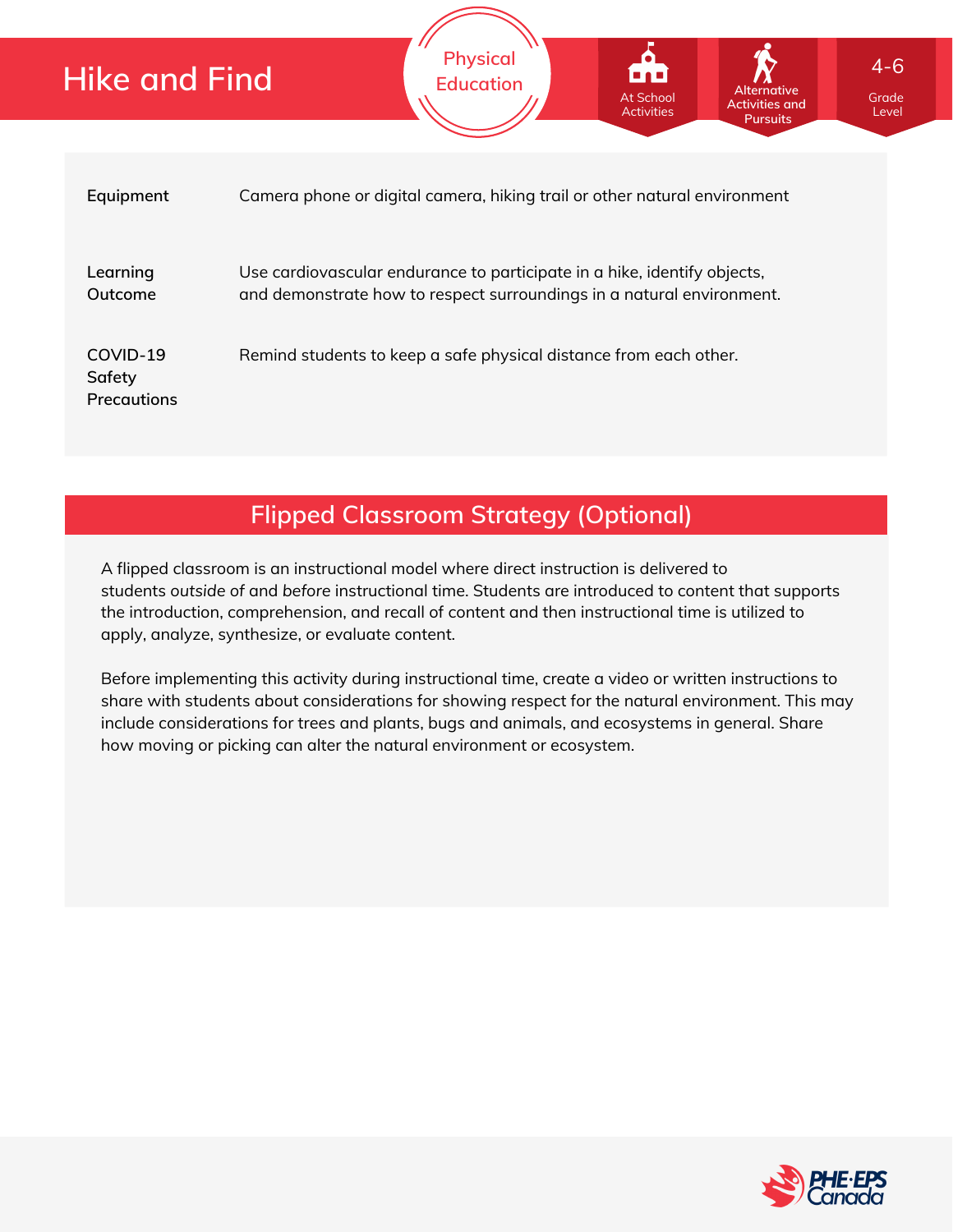# **Hike and Find**

**Physical Education**

## **Activity Description**

Share with students' considerations for respecting trees, plants, animals, bugs, and ecosystems in general. If utilizing a flipped classroom strategy, remind students to apply what they learned in advance of the activity.

Take time to review safety considerations and emergency protocol with students in advance of the hike. Ask another adult to participate in the hike to support with supervision.

At different times throughout the hike, move ahead of the students and choose an item to take a close-up picture of (e.g., knot in tree bark, flower, mushroom, crack in a rock, etc.). As students catch up, share the picture with them and communicate a boundary where the item you took a picture of is located within (e.g., a 10 x 10 metre area). Students search the boundary area trying to locate the item represented in the close-up picture. Ensure students stay within the boundaries of the trail or area. Once the item is located, take a moment to discuss it and its connection to the natural environment.

# **Physical Education Competencies Reflection Questions**

## **MOVE**

**THINK**

**Develop psychomotor skills, tactics, and strategies that facilitate a variety of physical activities across diverse environments.**

**Develop cognitive skills and strategies for a variety of movement contexts that facilitate critical thinking, decision making, and problem solving.**

**that facilitate healthy and safe relationships with themselves, with others, and with their environment.**

# **Develop affective skills and strategies**

## **ACT**

**FEEL**

**Practice behaviour skills and strategies that facilitate movement competence and confidence.**



Reflection is important to support learning during physical education. Consider asking students the reflection questions below and discuss the answers together.

- *What was most memorable about the hike?*
- *What different muscles did you use to participate in the hike?*



Grade Level

**Alternative Activities and Pursuits**

At School Activities

4-6